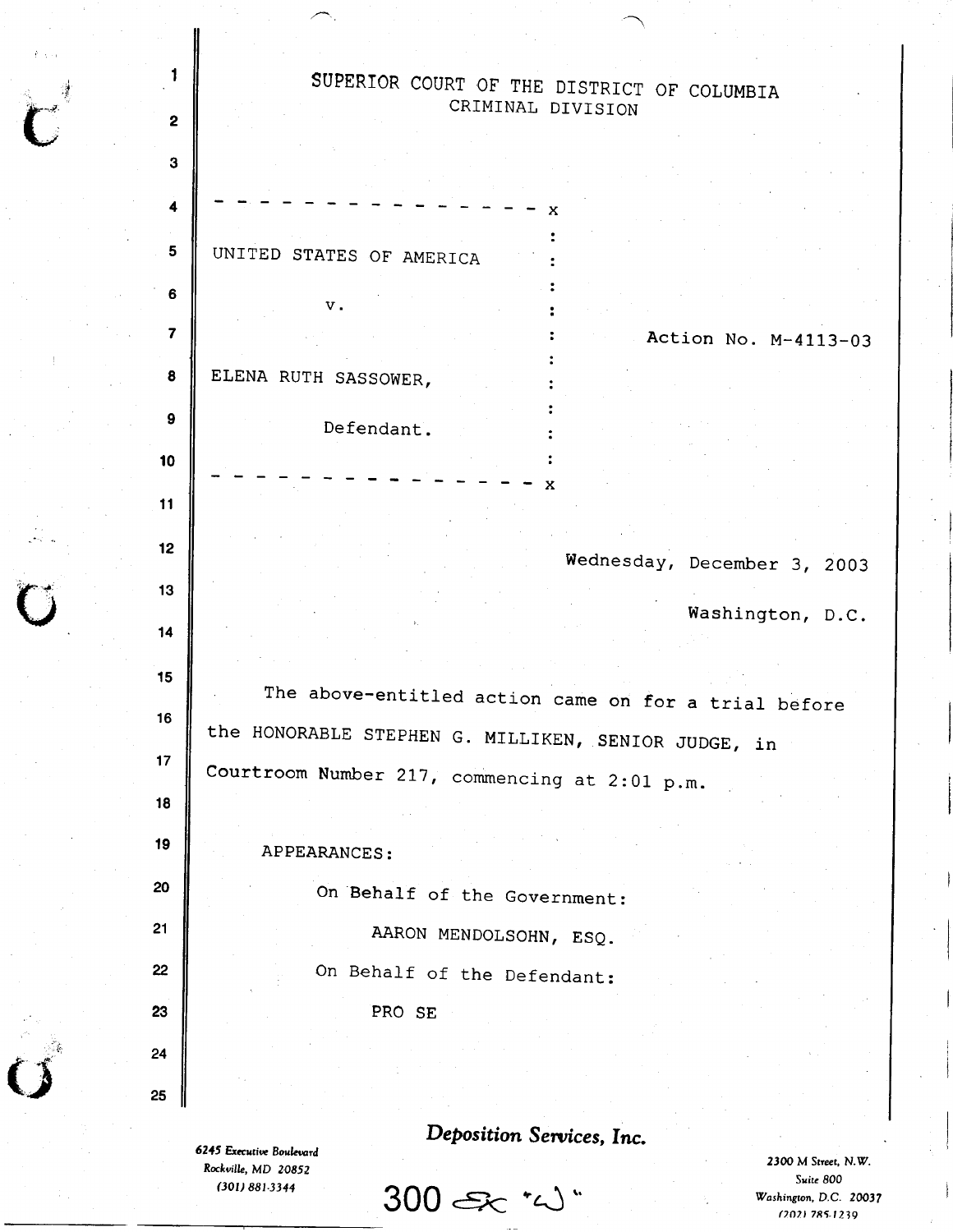| $\mathbf{1}$     | P R O C E E D I N G S                                          |
|------------------|----------------------------------------------------------------|
| $\boldsymbol{2}$ | THE DEPUTY CLERK:<br>Everyone will remain seated,              |
| 3                | come to order.                                                 |
| 4                | MR. MENDOLSOHN: Good afternoon.                                |
| 5                | THE DEPUTY CLERK: The Court is once again in                   |
| 6                | session.                                                       |
| 7                | THE COURT: I left the bench not too long ago                   |
| 8                | fully intending to start this hearing at 2 o'clock.<br>$I$ qot |
| 9                | to my desk and, lo and behold, I found a good thick            |
| 10               | submission that had been dropped off by the defendant so I     |
| 11               | took pains to review that. I did allot a half an hour to       |
| 12               | this hearing and I want to give it fully so we'll go to 20     |
| 13               | minutes of 3 before I resume in the trial that otherwise       |
| 14               | occupies me.                                                   |
| 15               | Now, I really thank the parties for submitting                 |
| 16               | fascinating material and I gathered that a great deal of       |
| 17               | it was sprung on an unsuspecting judge at an earlier           |
| 18               | hearing and so I enjoyed having the opportunity to             |
| 19               | thoroughly review this file, in particular, the pending        |
| 20               | motion for sanctions and to compel discovery. I also took      |
| 21               | pains to review what is a slimmer brief from the United        |
| 22               | States and I have questions for each of the parties, some      |
| 23               | for the Government, some for the defense, and there are        |
| 24               | some things just from reading your papers about which I am     |
| 25               | very clear so I will give you some rulings as we go so         |
|                  | $\overline{2}$                                                 |
|                  |                                                                |

cm

 $\bullet$ 

I a A6 I z U c e o

E

E)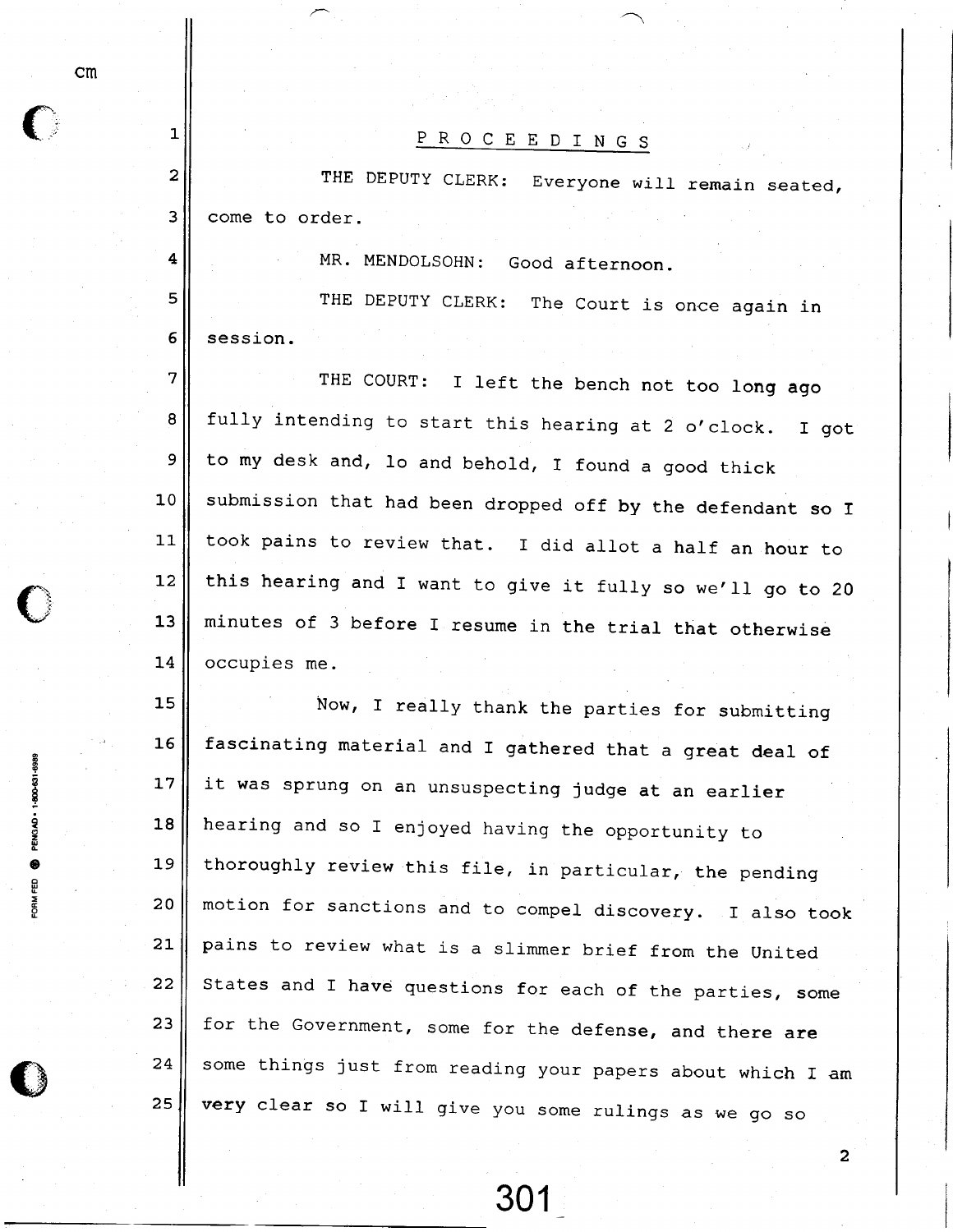| 1                       | that we can use our time effectively.                    |
|-------------------------|----------------------------------------------------------|
| $\overline{\mathbf{c}}$ | First, for the Government, you made a rather             |
| 3                       | bold statement. I should stop and call the case,         |
| $\overline{\mathbf{4}}$ | shouldn't I?                                             |
| 5                       | MS. SASSOWER: Yes.                                       |
| 6                       | THE COURT: Yes, let's do that, go by the book.           |
| 7                       | United States of America v. Elena Ruth Sassower, if I    |
| 8                       | pronounced it correctly, misdemeanor 4113-03.            |
| $\mathbf 9$             | MR. MENDOLSOHN: Your Honor, good afternoon,              |
| 10                      | Aaron Mendolsohn for the United States.                  |
| 11                      | THE COURT: Yes.                                          |
| 12                      | MS. SASSOWER: Elena Sassower, defendant, pro             |
| 13                      | se.                                                      |
| 14                      | THE COURT: Welcome.                                      |
| 15                      | MR. GOLDSTONE: I'm Mark Goldsone (phonetic               |
| 16                      | sp.), I'm advising Ms. Sassower.                         |
| 17                      | THE COURT:<br>Thank you.                                 |
| 18                      | MS. REED: And Your Honor, Julie Reed (phonetic           |
| 19                      | sp.) for the United States, as well.                     |
| 20                      | THE COURT:<br>Thank you. So that I appreciate the        |
| 21                      | relationship between pro se accused and counsel, as an   |
| 22                      | advisor, were you put upon Ms. Sassower by some judge or |
| 23                      | did you come at her inclination?                         |
| 24                      | MR. GOLDSTONE: The latter, Your Honor.                   |
| 25                      | THE COURT: All right, fair enough. So you are            |
|                         | з                                                        |

cm

 $\textcolor{red}{\bullet}$ 

; ? o z o o

o

 $\bigcirc$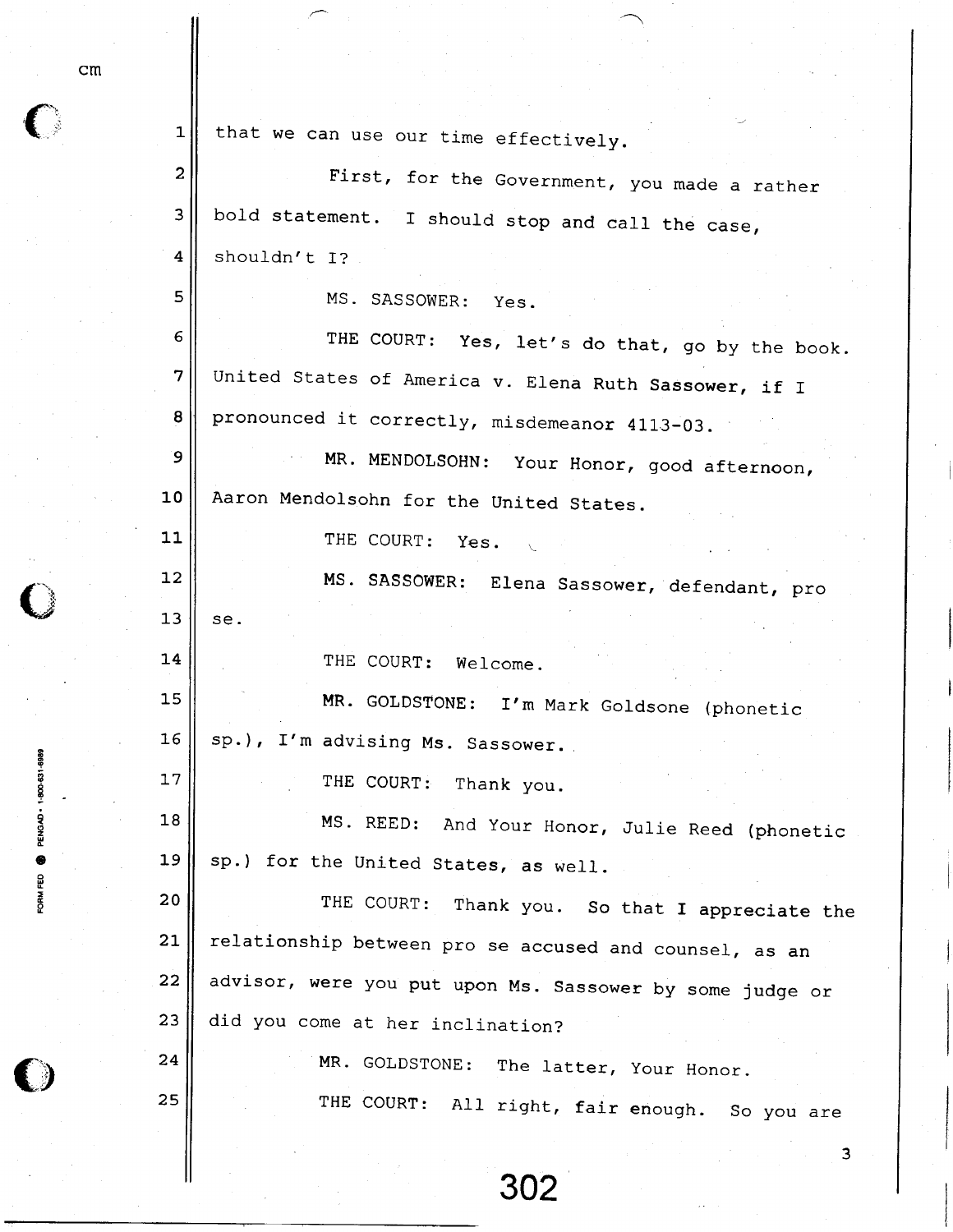| 1 | sort of |  |
|---|---------|--|
|---|---------|--|

3

MS. SASSOWER: For a \$5,000 retainer, your Honor.

4 5 THE COURT: Well, that's a secret. You have the right to some privileges here.

6 7 8 9 1 0 11 L2 13 I4 l\_5 Now, 1et me go back to the questioning of the prosecution, if I may. You made a statement that under Rule L6, and this is on page two, paragraph three, that Superior Court criminal Rule 16(A) (1) (C) limits discovery to those items, quote, "within the possession, custody or control of the Government," bracket, and "which are intended for use by the Government as evidence in chief at the trial or were obtained from or belong to the defendant." There is a glaring omission in that statement, isn't there?

16 17 MR. MENDOLSOHN: to stand when we respond to you? Your Honor, would you like us

1 8 1 9 2 0 21  $22 \overline{ }$ THE COURT: You don't have to. I don't want to put form over substance. I want to get to the heart of this and get this case ripe for trial so that people don't have to come bouncing in and out of court every two seeonds.

23 24 MR. MENDOLSOHN: Your Honor, unfortunately, I'm not aware of the glaring omission.

303

THE CoURT: Material to the preparation of the

4

cm

25

g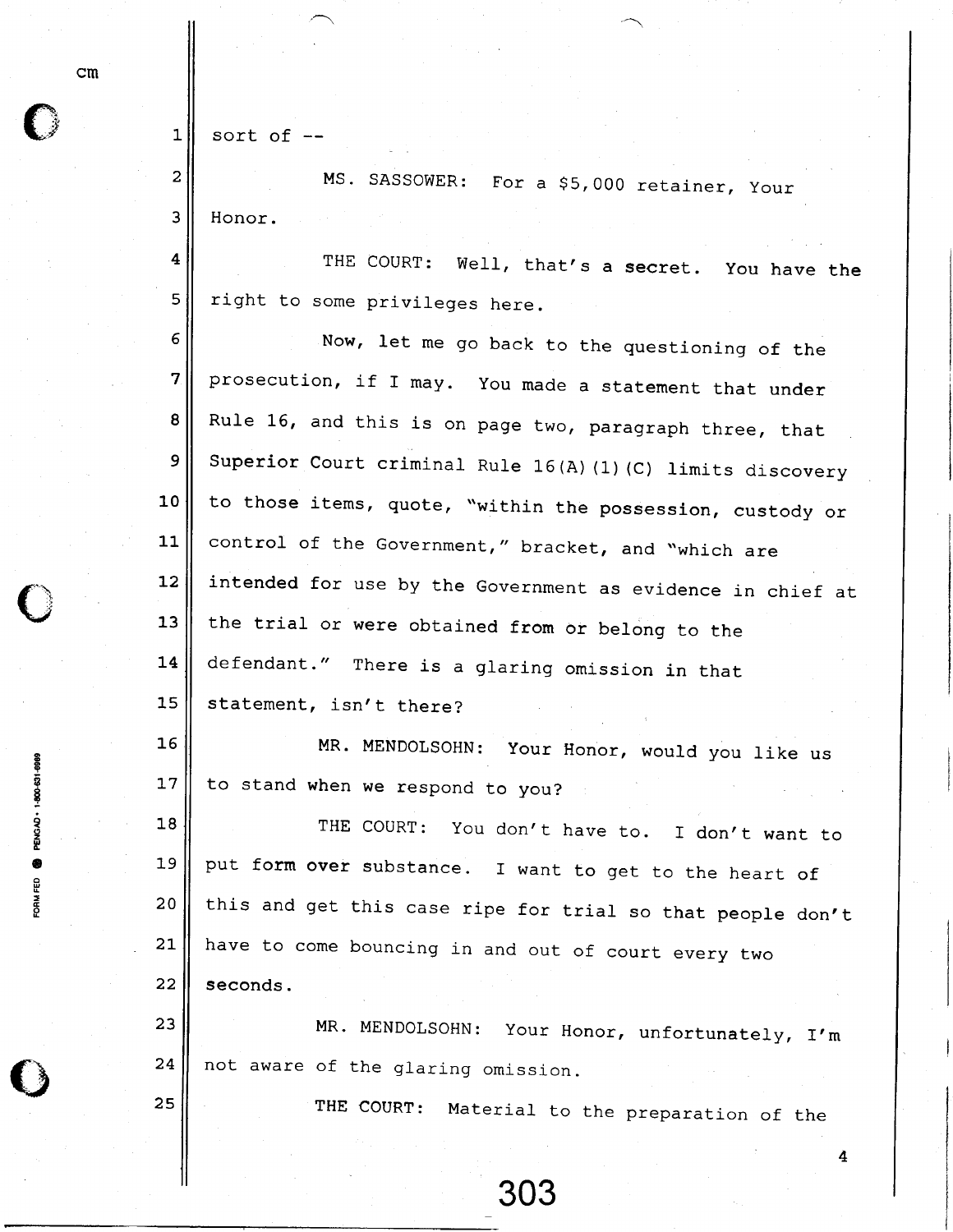defense case. You cite it later. You quote the rule a little bit more fully but there was no elipses in that so there are things that may have nothing to do with your intention in your case-in-chief or have been seized from the defendant but may be independently of interest to her and material, and of course, that word material bears the finding and I'll get to Ms. Sassower on that front later.

8 9 1 0 1\_1  $12$ 13 **14** 1 5 Also, you talk about the disinclination the Government has, which Ms. Sassower claims is all manner of deceit but what, you know, when I take the heat out of it and just throw some light on this, this is a pretty familiar type of discovery dispute. I mean, each case is unique, but it's typical that the Government doesn't always see things the way the defense does and that there are competing positions under the law.

1 6 17 1 8 19 2 0 21 22 23 24 25 You say that she's not entitled to the disciplinary records of citizen complaints or any of the background of these police officers because it's inadmissible and you cite Akers (phonetic sp.) and I think you cite M. W. G. as well at the top of page five. It's certainly true that, in the context of Akers which I believe was really other crimes evidence to show that the officer was bad and the first aggressor and it would have set up a defense of self defense, and the Court said, no way, you don't get to do that because it would be

304

5

l-

 $\bigcap$ 

2

3

4

5

6

7

t I i  $500 - 1$ 

**PENGAD.** 

e og = 5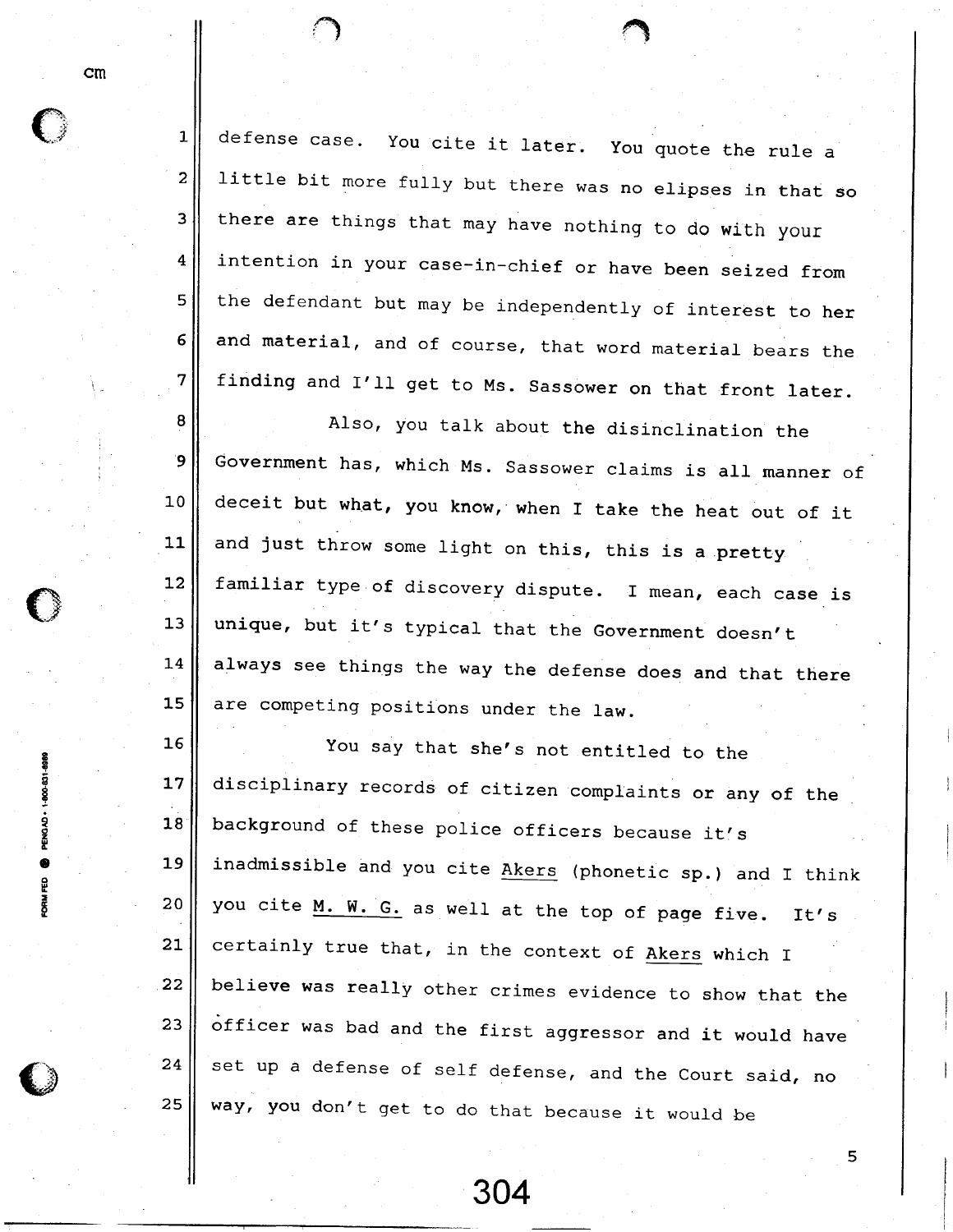cm

0

t I 6  $\sum_{i=1}^{\infty}$ 

**i**<br>Financial

0

t E o

1 2 3 4 5 6 7 8 9 1 0  $-11$ **12** 13 L4 15 16 **17** 1 8 19 2 0 2 L 22 23 24 2 5 inadmissible and therefore, not producible, it's not material in the sense that it's not really competent evidence. But that doesn't cut against some of the authority (indiscernible) of some other cases which say, really, if you have something that shows a bias and, in part, and when I summarize these 1,000 pages I may mischaracterize something so forgive me. But the gist of it is, if you have a police force that under instructions of superiors is profiling an individual who is here to petition her government for the redress of grievances, and they are not going to give her a chance to get in a hearing room and they are not going to give her a chance if she does get in a hearing room to speak, and they are not going to give her a chance, basically, to discharge her civil rights, and she says that she, that action is taken against her because people are biased against her and she wants the personnel record of a police officer who has previously arrested her and who may well be a witness in this case, who may be clearly involved in the circumstances giving rise to the arrest, why isn't she entitled under a bias theory and to support this sort of malicious prosecution theory, why isn't she entitled to have that information to develop her defense or, at least, to have you go look for it and produce it for (indiscernible) inspection by a judge?

305

 $6<sub>o</sub>$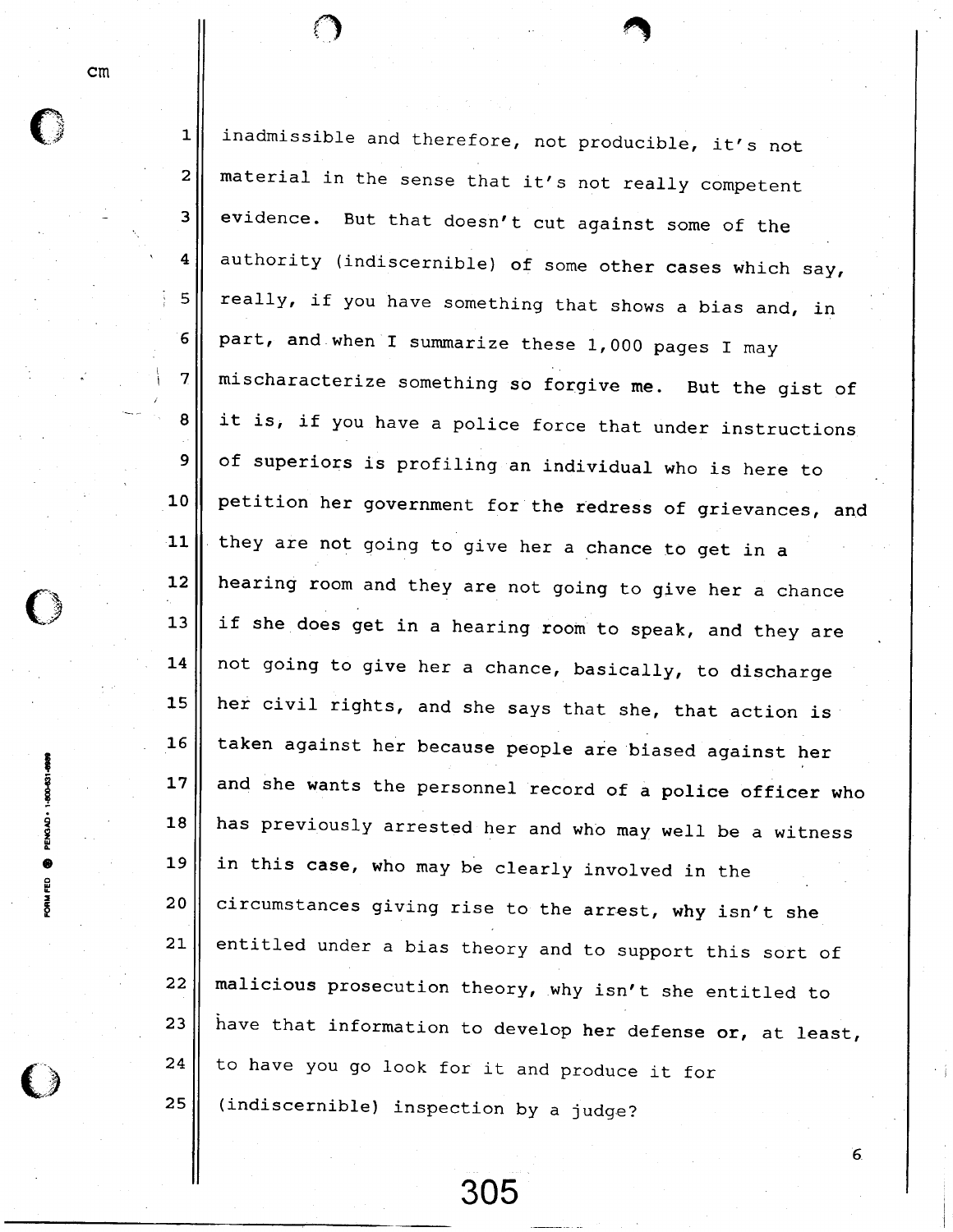| 1              |                                                           |
|----------------|-----------------------------------------------------------|
|                | MR. MENDOLSOHN: Your Honor, we believe that               |
| $\overline{c}$ | there is no indication from any of the evidence that we   |
| 3              | are in possession of --                                   |
| 4              | THE COURT: When you say we, do you mean you and           |
| 5              | the Capitol Police and the United States Government       |
| 6              | MR. MENDOLSOHN: I mean                                    |
| 7              | THE COURT: -- or do you mean the United                   |
| 8              | States                                                    |
| 9              | MR. MENDOLSOHN: -- the United States Attorney's           |
| 10             | Office.                                                   |
| 11             | THE COURT: All right, but that duty of                    |
| 12             | discovery devolves upon your support of law enforcement   |
| 13             | agencies as much as it does to you so your duty of        |
| 14             | inquiry -                                                 |
| 15             | MR. MENDOLSOHN: You and I --                              |
| 16             | THE COURT: -- doesn't end at your file.                   |
| 17             | MR. MENDOLSOHN: We were not aware and we do not           |
| 18             | believe that there are any biases in this case.           |
| 19             | Therefore --                                              |
| 20             | THE COURT: Your belief is irrelevant.<br>The              |
| 21             | question is, does something exist that would support, say |
| 22             | just a wholesale bias cross-examination of an officer who |
| 23             | hates your accused, personally.                           |
| 24             | MR. MENDOLSOHN: And my answer is, not that I'm            |
| 25             | aware of and --                                           |
|                | 7                                                         |

cm

t s 5

5

I t o o U t o

)

 $\parallel$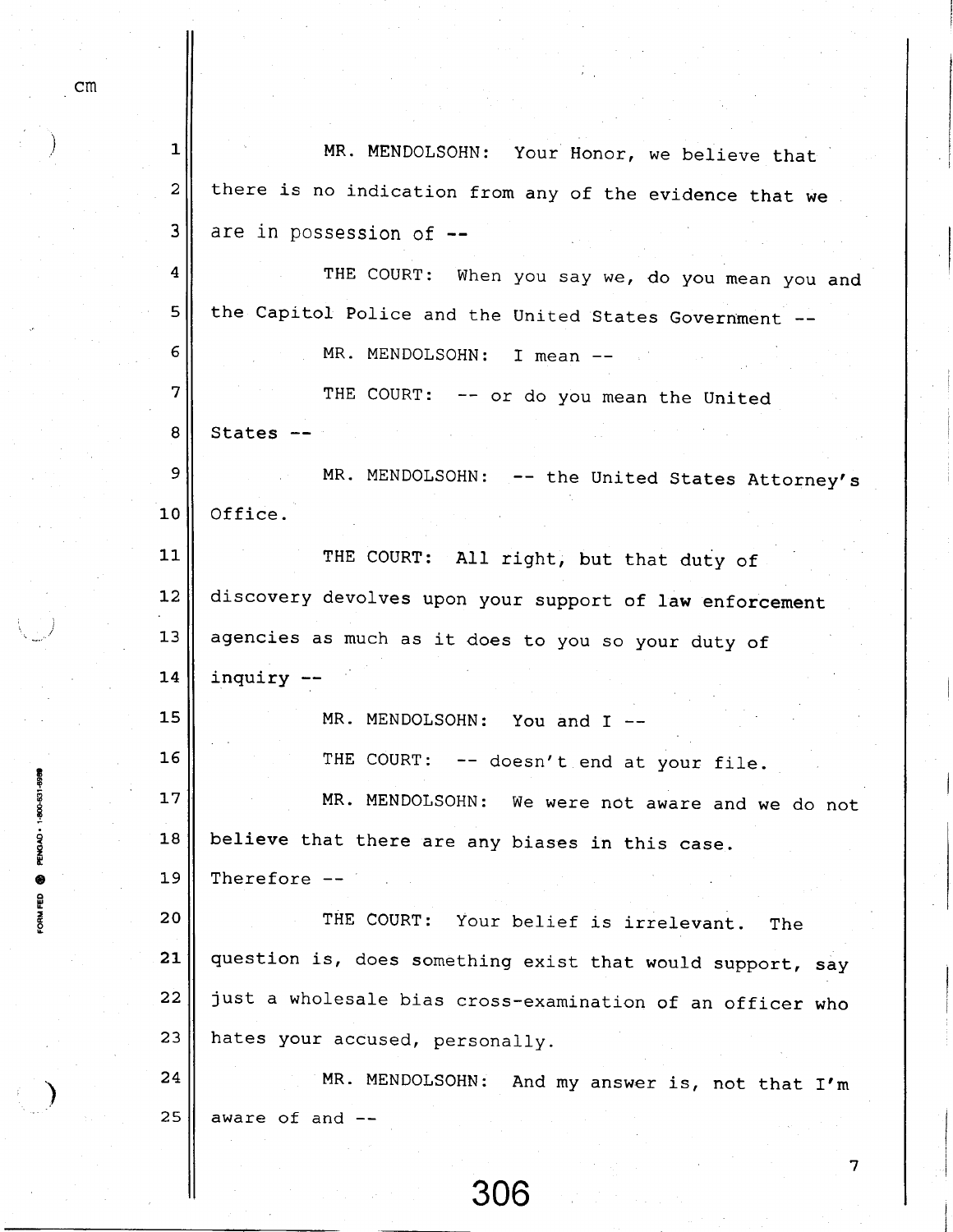2 THE COURT: All right, but is that awareness after diligently inquiring of Capitol Police?

J 4 5 6 7 \*MR. MENDOLSOHN: I have spoken with several Capitol Police officers. I have spoken with members of the Senate Judiciary Committee and there was no indication from any of my conversations with them that there was a specific bias against this defendant. Moreover --

8 9 1 0 11  $12$ 1 3  $14$ THE COURT: Do you know whether there is any, and you can answer this, you know, yes or no without going into substance, but have you made a cause to be made a search of complaint records to determine if, indeed, there is a complaint by this accused against an officer who was involved or attending her arrest in the cases in the circumstances giving rise to the trial?

15 16 MR. MENDOLSOHN: With respect to the incident in this case or prior incidents?

17 1 8 l\_9 2 0 THE COURT: Prior incidents and in relation to an officer, either the arresting officer. I think it is Jenkins (phonetic sp.) and Binnatti (phonetic sp.), Sergeant Binnatti were the two names that I read.

 $21$  $22$ 23 24 25 Again, forgive me, because I only got this material recently and I stayed up last night reading it, but my understanding is that this defendant claims that the allegations by the United States that Jenkins arrested her is not true. That sergeant Binnatti was involved and

307

8

cm

1

 $\bigodot$ 

 $\left( \begin{array}{c} \cdot \end{array} \right)$ 

t ? F ē.

? 9u e

ORM FED

)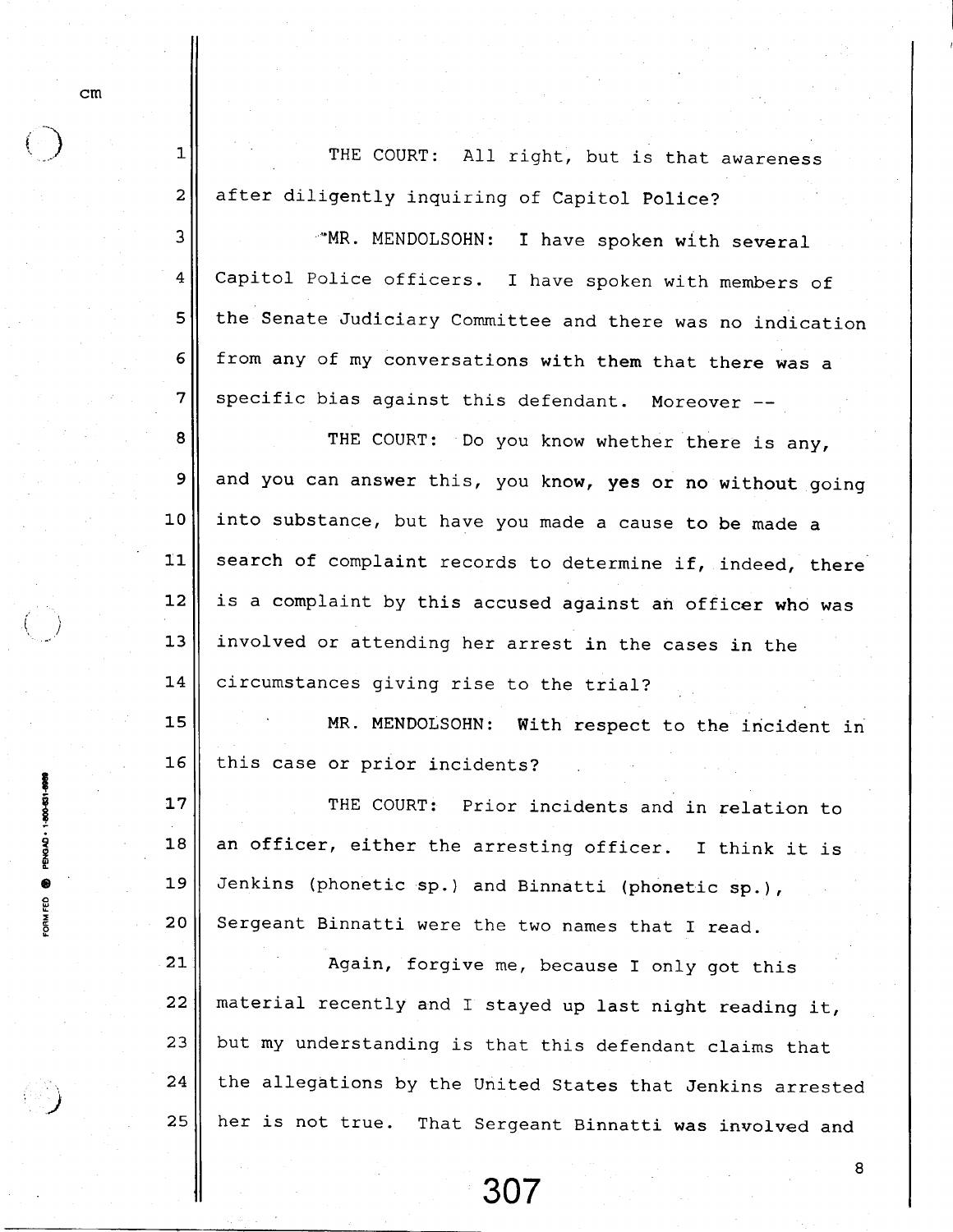$\bigcup$  ' 1 2 3 4 5 6 7 I 9 1 0  $11$  $12$ sergeant Binnatti has an ax to grind. Sergeant Binnatti had her arrested previously and contrary to the regulations, the Capitol Police had her detained when she should have had citation of release. She's building a case that Sergeant Binnatti is biased against her, these police are all working in coneert to get her. That's part of a defense she's considering. She doesn't have to reveal her defense but she is saying, if there is ammunition that I can gather to build that case, I'm entitled to look at it and then make some tactica decisions as to what to do about it. So there is an example. If you've got a

r\_3 L4 15  $16$ 17 citizen's complaint filed by her that Binnatti violated Capitol Police regulations by arranging for her detention as opposed to citation release in connection with a prior incident, she's entitled to have that and you've got to get it.

1 8 1 9 2 0  $21$  $22$ 23 24 2 5 You have the protection of asking that those materials be delivered to the Court for in camera inspection and reviewed to see to any healthy redaction. But, okay, there, when you take a lot of heat, because, frankly, I'm about to tell the defendant that all the allegations of deceit and refusal, that's not, that's not relevant, and the sanction of dismissal or other grave sanctions of exclusion of evidence, that's not pertinent.

308

9

cm

 $i \geq 1$ 

I ; I g

? 9E A e

> : န္

> > )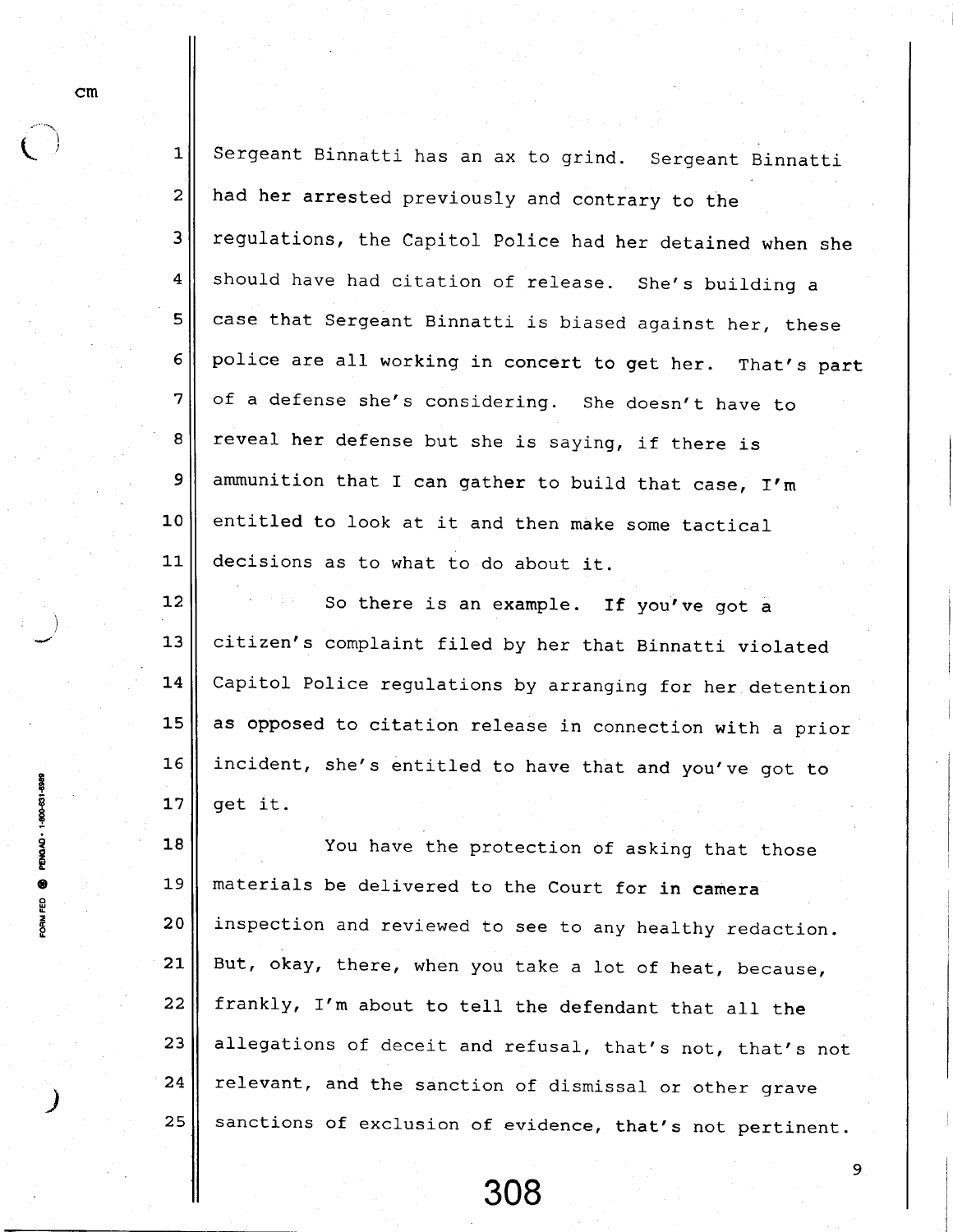1\_ 2 3 4 5 6 7 8 9 10 What's pertinent is a 16(D) (2) remedy of Court ordered discovery. That's what has to happen, and this case, if it's going to be maintained, has to be prosecuted by serious inquiry into those areas which could, not from your perspective or from what your client's witnesses believe, your client ultimately the people, right? But it's what putting on those rose-colored glasses and imagining the world from the perspective of the defense, what could possibly court the kinds of allegations she's making? That's what has to be gathered and submitted.

 $11$  $12$  $13$ 14 15 16 17 1 8 1 9 2 0  $21$  $22 \,$ 23 24 25 So if, for example, she is a representative of an organization that's about cleaning up the judiciary, she wants to fight to prevent a second circuit appointment and she wants to be heard and there is a public hearing organized to that effect, and hearings regularly allow for people to speak and she wants to get up and say, well, f was there to speak and lo and behold, here I am pounced on. I was just starting to speak. I didn't even hear the speaker call for quiet. I didn't hear anything. I was just trying to discharge my citizenly opportunity to petition the Government for redress of grievances and so, if there are communications whether from offices represented in Congress to police or, you know, target this woman, intercept her, arrest her, she gets to have that specific to these circumstances. And you have to ask

30S

 $\mathbf{10}$ 

cm

6 ? 2 U e FORM FED

U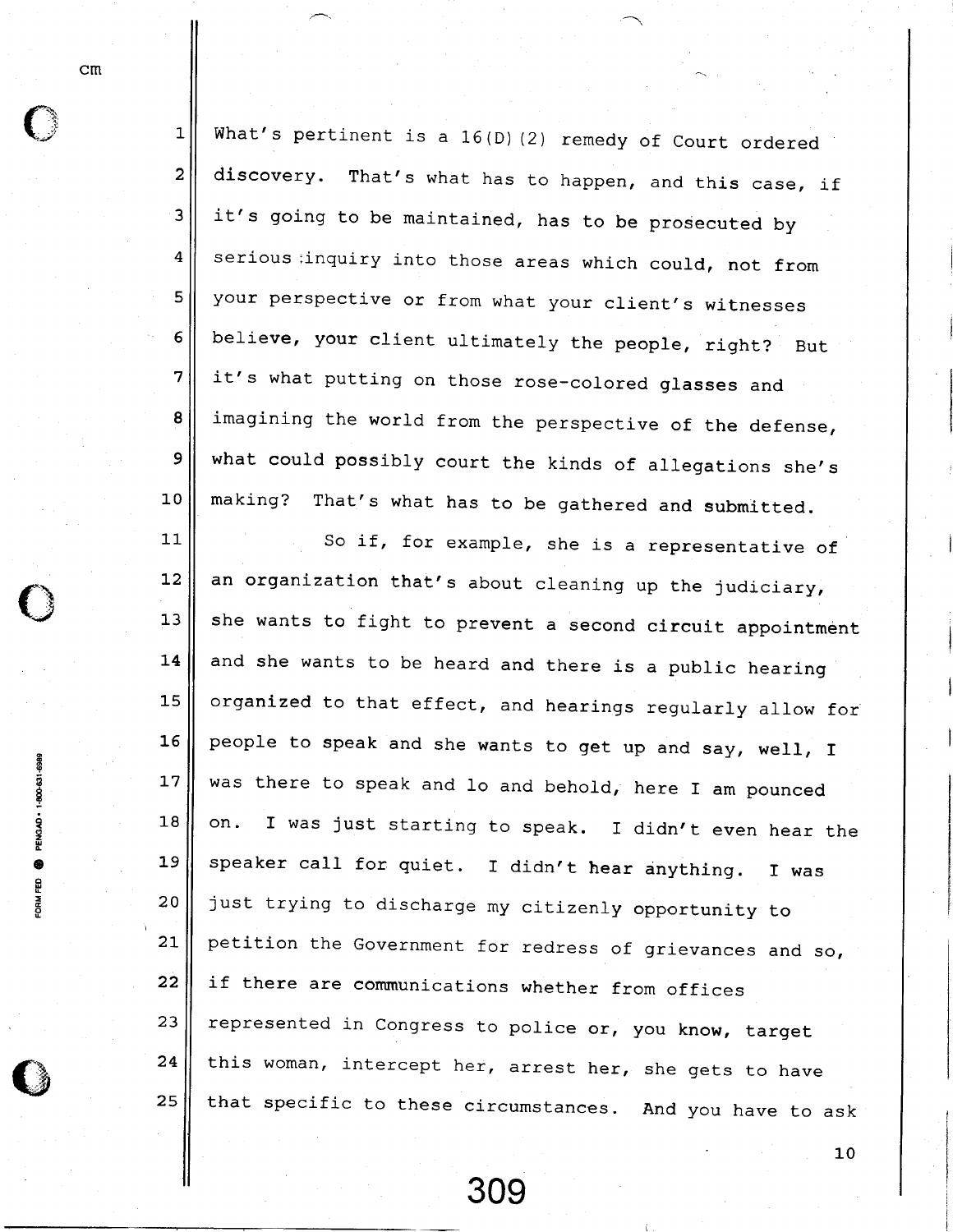1 z 3 4 5 5 7 8 for that specific to these circumstanees and you have to review it specific to these circumstances and you have to, under the  $\frac{\text{Akers}}{\text{Akers}}$  case, which I know you've read 100 times, resolve all bouts in favor of discovery. That was the Supreme Court's command. And that's what has to happen vis-a-vis the, what you can glean or what I could glean on a day's reading, are challenges to the Government. And you see this all the time in prosecutions.

9 1 0  $11$  $12$ 1 3 14 People in defense mount a good offense and prosecute the prosecutors and prosecute the prosecutor's agents and prosecute the prosecutor's witnesses. She's not doing any different than painstaking defense counsel\_ does in, probably, the majority of the cases heard in the trial by the Court.

**15** 16 17 1 8 This material is a little more complicated, a littIe more paper voluminous and some of the accusations are a little overblown, but we've got to take the emotions out of it and have it go in that fashion.

19 2 0  $21$  $22$ 23 24 25 So that's my charge on reading the papers to the Government, all right? Talk to the Capitol Police. See what records they maintain on her, see what communications they got about her in this instance, and get any history of complaints of police misconduct against this defendant for potential bias cross-examination. And I order that produced for in-camera inspection in chambers, delivered

310

11

cm

t :

5

enonia<br>E

e e = o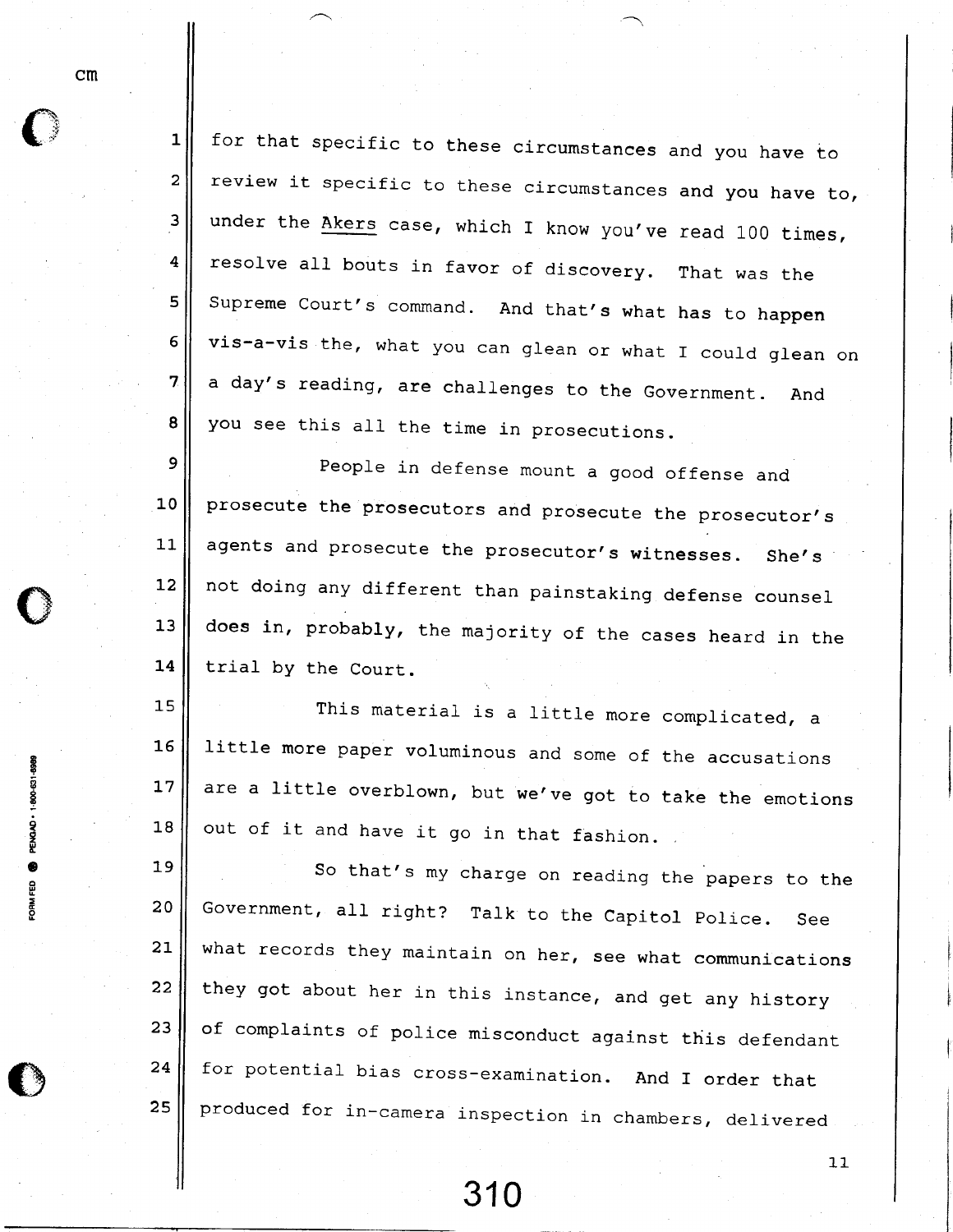8 d o o z

o

FORM FED

1 2 3 4 to the law clerk on my left who has heroically volunteered to undertake to receive them and I need that by, well, how soon can we have this case in trial? January, February or March? Name the dav.

5 ... MS. SASSOWER: It's been scheduled for trial on January 14th, your Honor.

THE COURT: Is that the right time frame or do you want more time?

MS. SASSOWER: I believe that we have to resolve the discovery issues appropriately.

THE COURT: What does the Government think? What if I made the date for production of these documents to the Court January 14th and then had trial, say, in March? Far away from any person's possible leave or Federal holiday. Put it off in the end of February or the beginning of March, well after President's holiday, that kind of thing. Does that make more sense?

1 8 19 MR. MENDOLSOHN: We would defer to your judgment.

2 0 21,  $22$ 23 24 25 THE COURT: I think that makes sense. Let's do that. And then I'm going to, because we ought to try this case one time, just right, under law. And the trial event is going to come down to a fairly well crystallized set of events. So that the defendant doesn't get every communication on the Hill and be allowed to rummage

31 1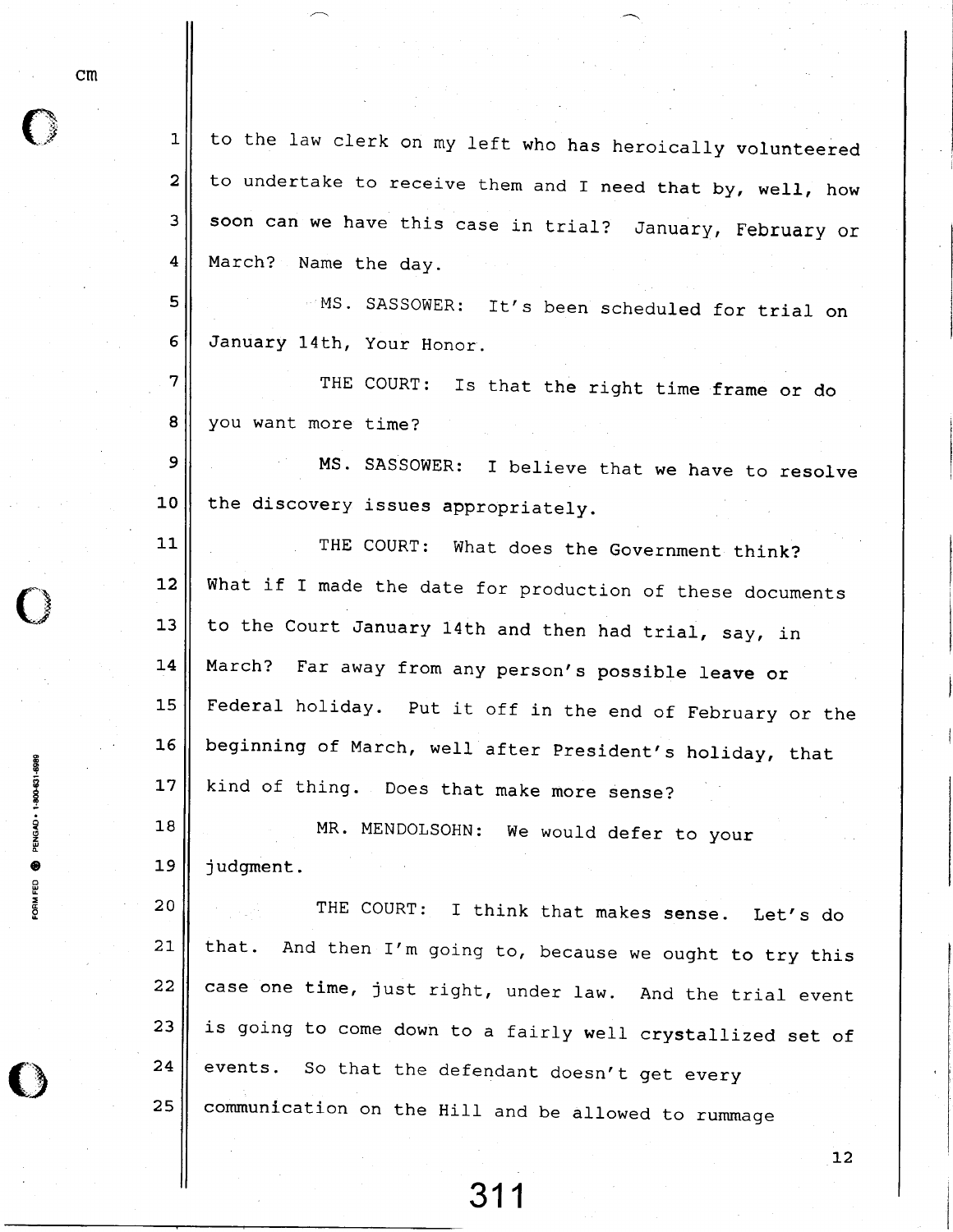| I<br>۰.<br>$\sim$ |  |  |
|-------------------|--|--|
|                   |  |  |

 $\bf C$ 

t ? ទ្ទិ 6

 $\bf C$ 

PENG**X** 

e o

Ē

| $\mathbf 1$  | through it. Clearly not. You get to make inquiries,       |
|--------------|-----------------------------------------------------------|
| $\mathbf{2}$ | discover what you can, determine what you think is        |
| 3            | properly producible to the Court in camera under the      |
| 4            | guidelines I've given you, and there will be a review. If |
| 5            | there is a determination to disclose, it'll go to the     |
| 6            | defendant early in February if not late January and I'll  |
| 7            | give notice to the Government after that which is         |
| 8            | disclosed. Then, looking at the calendar, I'm going to    |
| $\mathsf 9$  | suggest, if the President's holiday is the 16th of        |
| 10           | February, anyone in the room object to the following      |
| 11           | Monday the 23rd of February? If that's bad, I can go to   |
| 12           | the 1st of March.                                         |
| 13           | MS. SASSOWER: May I --                                    |
| 14           | THE COURT: Ms. Sassower?                                  |
| 15           | MS. SASSOWER: May I be heard, Your Honor?                 |
| 16           | THE COURT: We've got a lot to talk about, but             |
| 17           | first, that's the trial date while I'm on that subject.   |
| 18           | Is the 1st better than the (indiscernible)?               |
| 19           | MS. SASSOWER: My counsel indicates that the 1st           |
| 20           | would be preferable for him.                              |
| 21           | THE COURT: All right, 1st of March. That gives            |
| 22           | plenty of time for folks to get this right.               |
| 23           | MR. MENDOLSOHN: Your Honor? If I may?                     |
| 24           | THE COURT: Yes, sir.                                      |
| 25           | MR. MENDOLSOHN:<br>In the Government's defense, we        |
|              | 13                                                        |
|              |                                                           |

312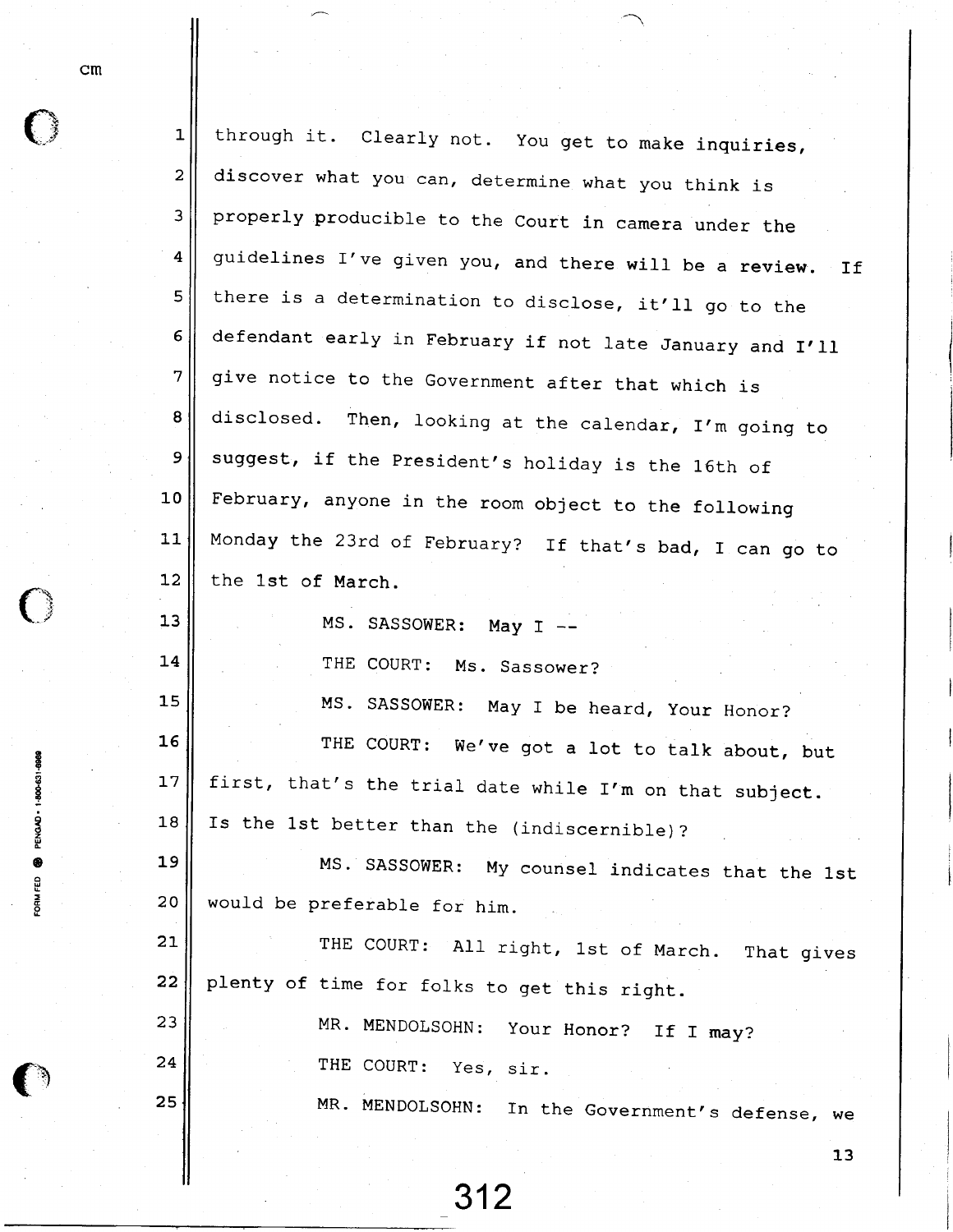L 2 3 4 5 6 did have, I did have extensive meetings with a counsel for the United States Capitol Police and during those conversations we discussed Ms. Sassower's discovery request and we went through them one by one and we, in all good faith, produced all of the documents that we had with respect to this case

7 8 9 1 0 Lt-I 2 13 THE COURT: All right, hear me out. By reading your materials, and I said I have cast, you know, this conception of deceit and misconduct and all and I'm about to go over that with the defense, that's so much heat. The light that needs to be shined on this process of gathering materials, I'm humbly suggesting, no, in fact I'm ordering and ruling, is because of a miscast.

L4 15 1 6 **17** 18 19 2 0 21  $22$ 23 24 2 5 If you look at the Iaw through what's in the possession of the files of the Office of the United States Attorney, which you are telling me you haven't entirely, but if you look at the discovery obligation of the disciplinary records only on other crimes evidence or prior conduct under the Akers line of authority and not under Shere (phonetic sp.) and things that go to bias and credibility, than you haven't done the search with the right glasses on. That's what I'm going to say. So put this under a magnifying glass and take time, and you may, you may say, you know, respectfully, to the law enforcement superior with whom you are dealing, you know,

em

I

6 .<br>≌

e

FORM FED

313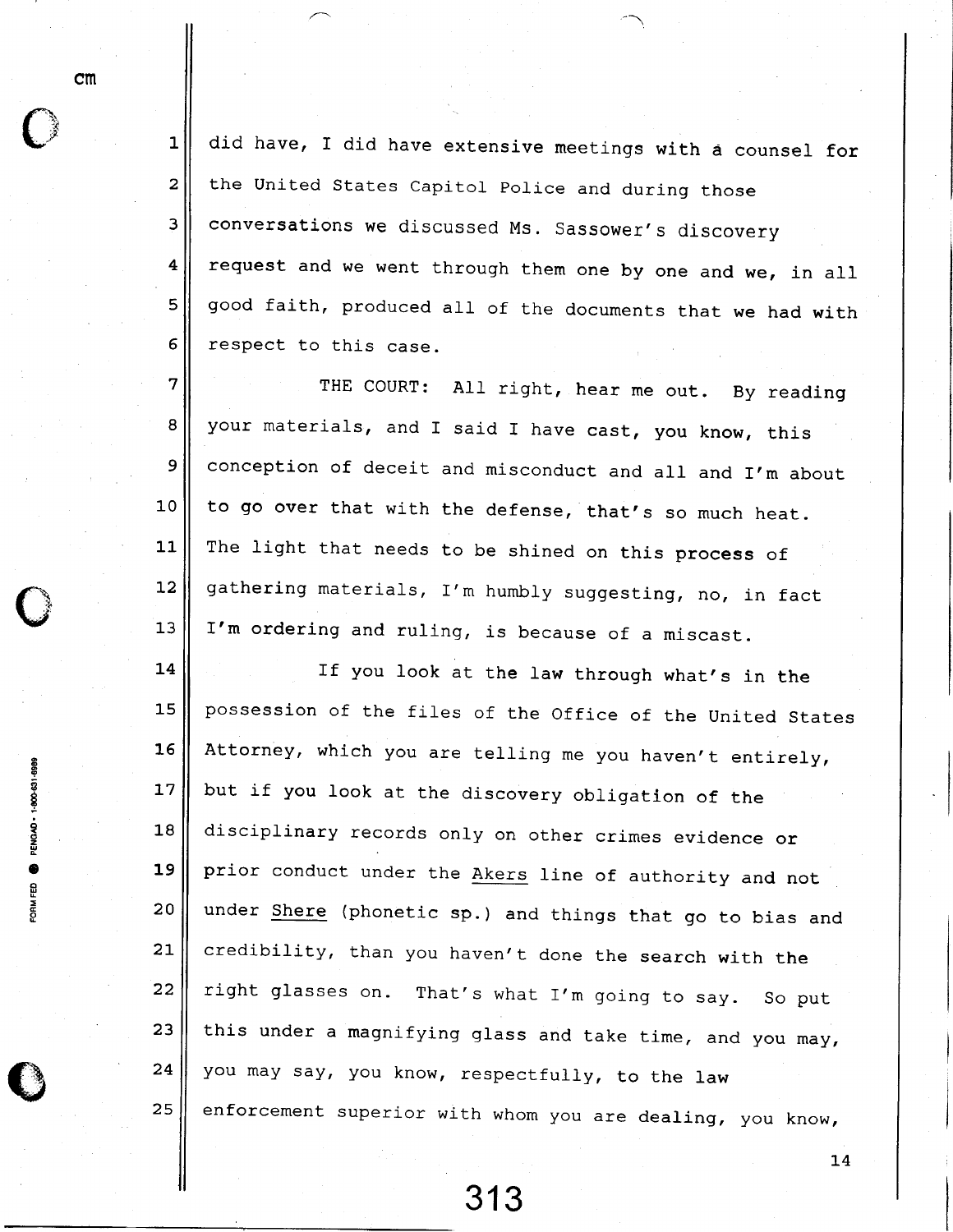1 2 3 4 5 6 7 I don't want you to tell me what you think we should be working on. I really need to have the personnel records of Sergeant Binnatti to see if there is a complaint by this defendant against him, all right? And go over that. And, for example, and then run her name in some computers, some search functions, and find out where it pops up.

8 9 1 0  $11$ 1\_2  $13$ 14 1 5 Do some independent work. And I don't know if there is any, I mean, in some ways I was reading her papers and it suggested she was sort of blocking the hearing room altogether. I gather it's the Government's view that she is live on video in the hearing room getting removed. And so I don't know what there is, if anything, to the suggestion that there was some engineering of law enforcement behavior by some Senator's staff.

16 **17** 18 19  $20$  $21$  $22 \overline{ }$ 23 24 So, you have to at least inquire. you know, did somebody say, look, I'm a Senator and that person is not coming to my hearing and tell the police, I don't care how you do it, get rid of her. All right? And, as an example, I mean, she's going to make a claim that she didn't do anything wrong, and that, in fact, the charge is manufactured and, in fact, the charge is so thin, let me see if I can find it. Have you got your <u>Gerstein</u> handy? Let me see if it's in the file.

MS. SASSOWER: Excuse me --

314

cm

- ? ž e o E o

I

 $\bigcirc$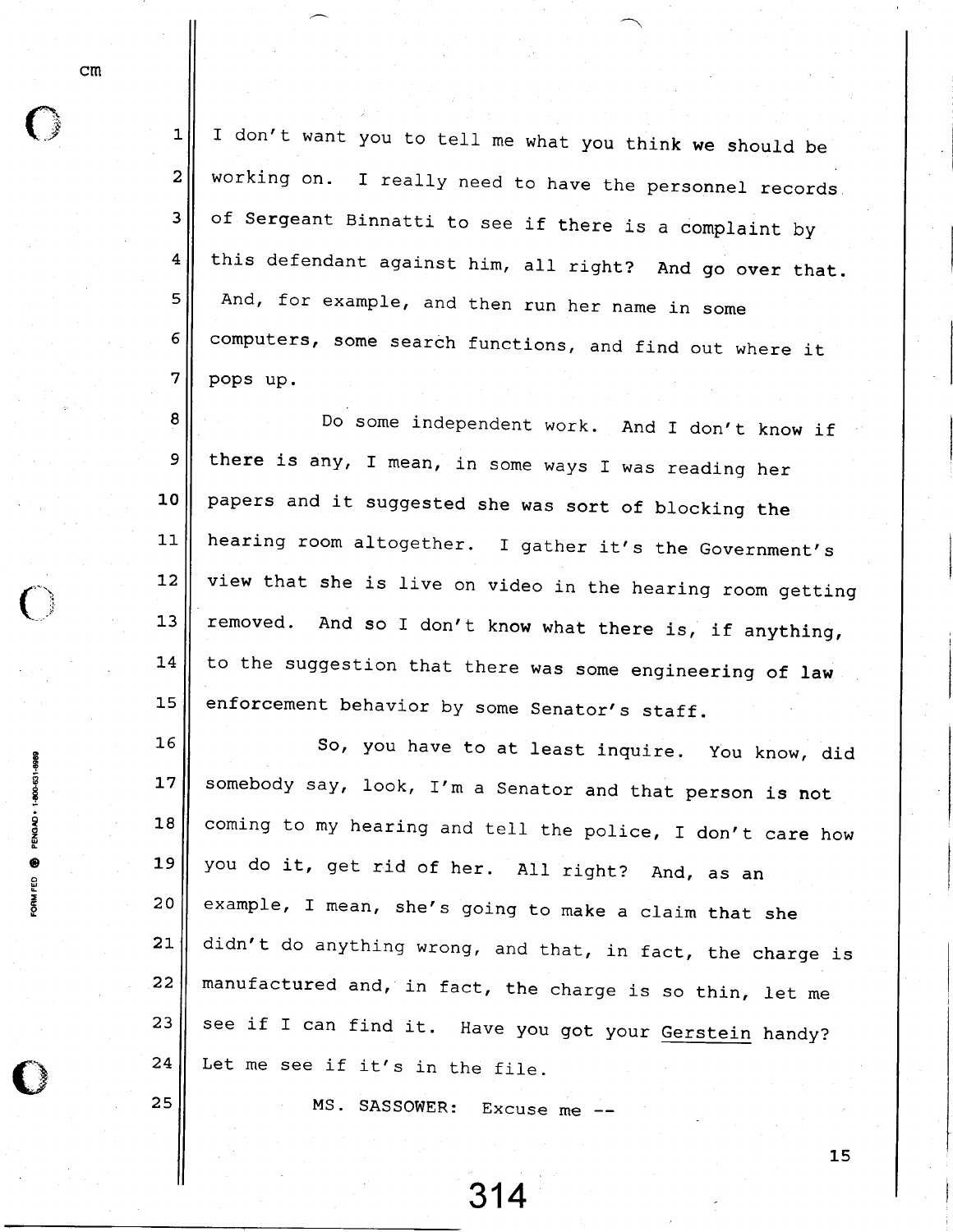THE COURT: Here.

MS. SASSOWER: -- it's Exhibit H1.

3 4 5  $6\overline{6}$ 7 8 9 1 0 11  $12$ 13 14 t\_5 16 17 1 8 1 9 2 0 21 22 2 3 24 2 5 THE COURT: I see, it's right handy where these documents ordinarily appear in any criminal trial prosecution. When you read it, it's an amended Gerstein. After the Senator called for order, the defendant continued to shout. It wouldn't take long for a person, it certainly didn't take me but a second to think, ahh, there. Based on what was originally reported by the officers, they didn't have probable eause to arrest her. When they talked to a prosecutor, their representations were amended. Now they've built sufficient prosecution. So clearly I'm right that I was arrested for nefarious motives and reasons. And now I'm being pressed because prosecutors are supporting the police authorities and I really never did anything wrong in the first place. And if I have access to documents to show that they were out to get me before I even step on the Capitol grounds, that proves that they were going to get me removed, incarcerated at all costs because they want to suppress me and I live in a police state. This is fascism, this in not America and she gets to do all that, all right? That's her defense or it could be. I'm not saying it is because she doesn't have to settle on one but it could be and one hard to think about So you have to see, was

315

16

em

l-

z

d E Ī o z u 4 o

š

C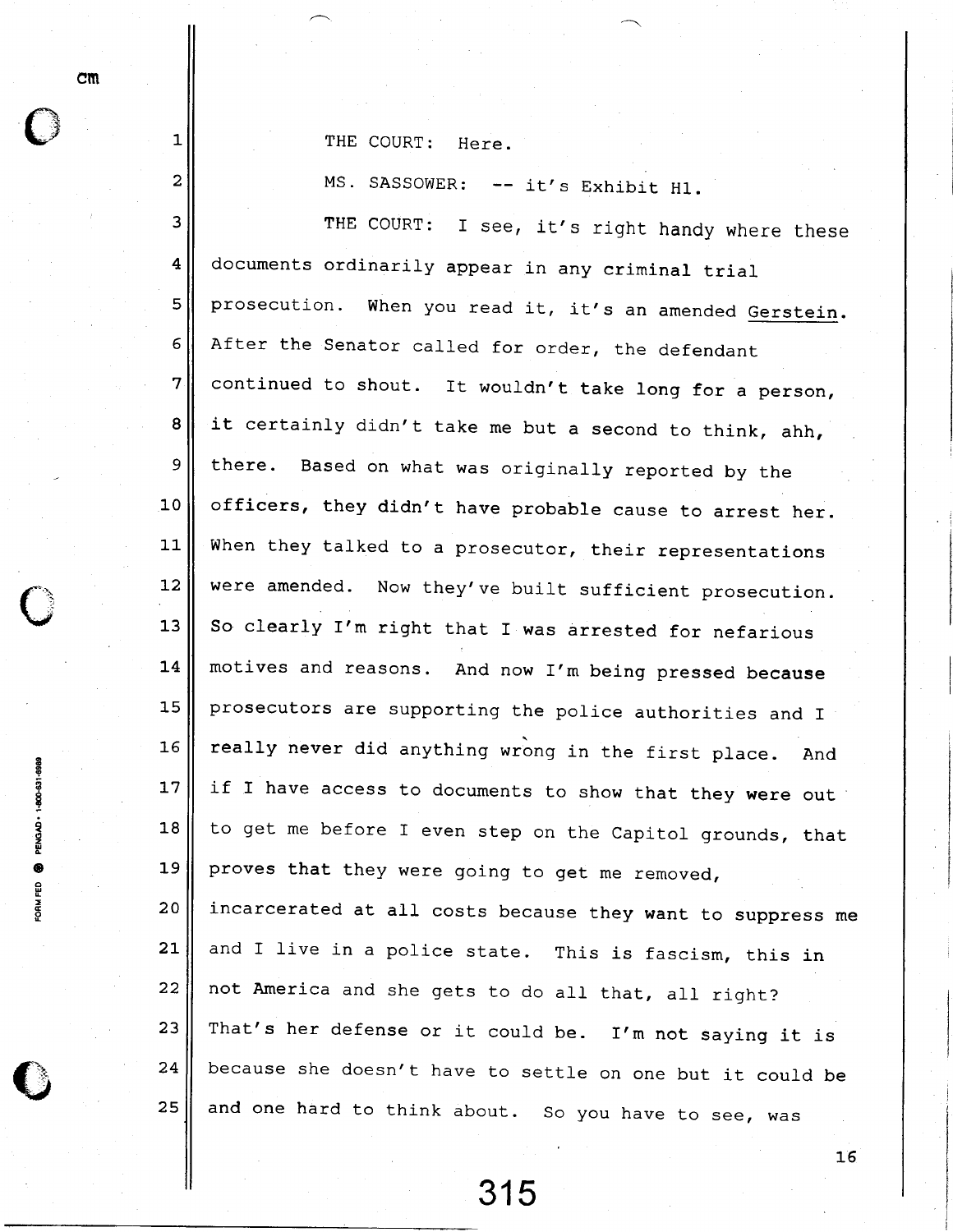$\mathbf{1}$ 

2

3

4

5

5

'7

8

there some, we are going to get her kind of communication And if that's true, she's entitled to have you delive that to me.

Then there may be a further hearing to determin issues of materiality and some of that will get done on the day, I've set this on a Monday for the followin reasons. This is a jury trial, right?

MR. MENDOLSOHN: yes.

9 1 0 11\_  $12$  $13$ 14 15 1 6  $17$ 18 19 2 0  $21$ 22 23 24 25 THE COURT: All right. Monday in the Superior Court, civil judges gobble up all the jurors and do so promptly. In any case, it's going to have a few minutes of preliminary issues, this case is going to have a few minutes of preliminary issues, right? So you are probably going to spend Monday, in some sense, working on the motions in liminae that are going to come in because the next thing that's going to come from the Government as often comes in cases arising from claimed acts of civil disobedience which may be a defense we'll describe more as a legitimate petition for redress of grievances if there is even that acknowledgement. You are going to say, look, here are the parameters of trial, she is in a hearing room, she is disorderly, she is removed. And so the trial is limited to a determination of whether she acted in a way that interfered with the conduct of the congress and that's a very time-limited and content-limited event.

316

17

B I I

PENGAL o

FORM FED

 $\blacksquare$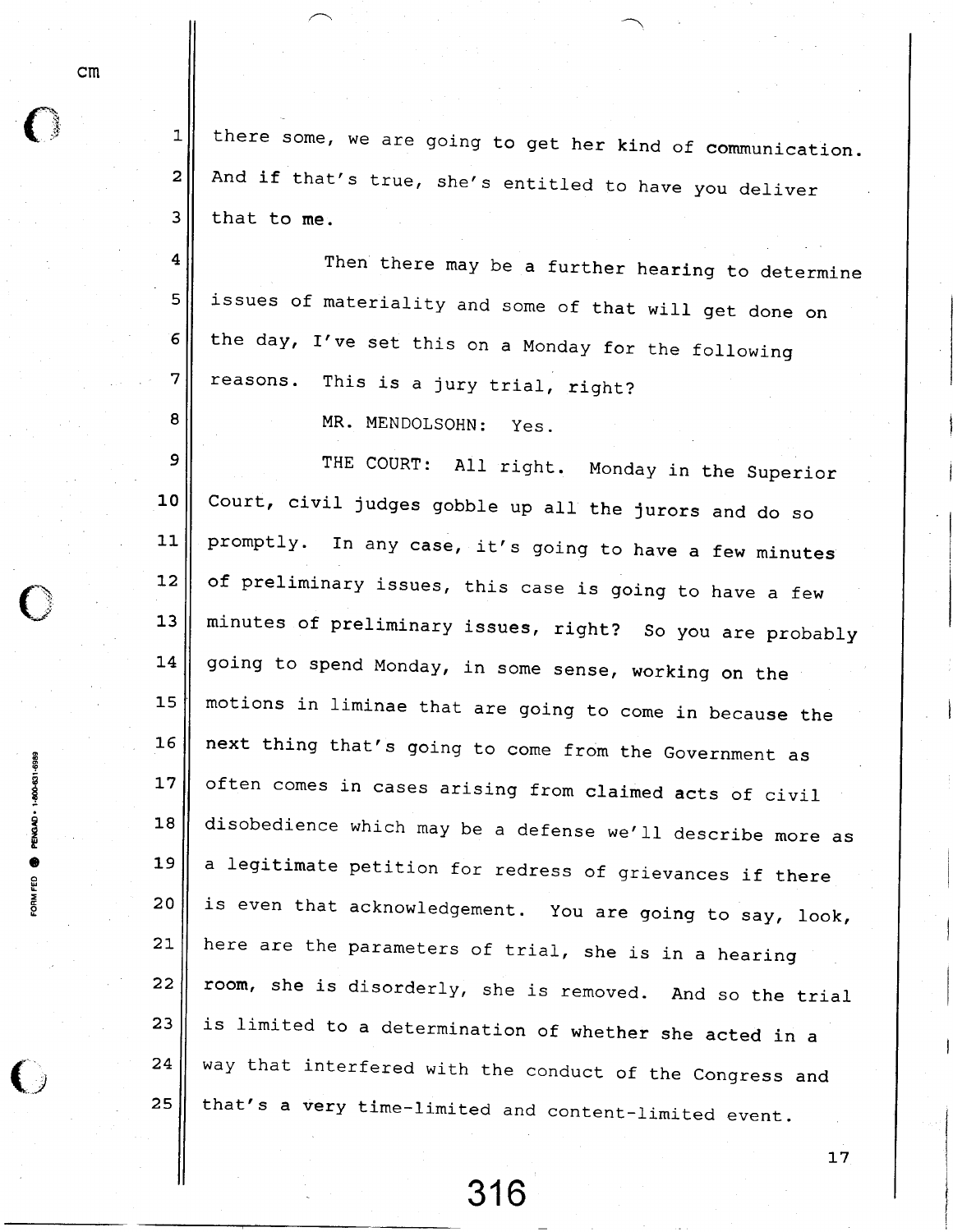$\mathcal{C} \neq \mathcal{C}$ 2 3 4 5 6 7 8 9 1 0 11  $\bigcirc$  and  $\bigcirc$   $\frac{12}{12}$ 13 14 15 l\_5 17 It doesn't matter whether she is talking about judicial appointments, fur is murder, the war in Iraq, right to life, all of those things have to be stricken, Judge, all right? And then you may also want to file a motion in liminae saying we have surrendered to the court for in camera inspection the following materials, but we respectfully suggest, your Honor, that they shouldn't be turned over to the defense because the defendant hasn't made a showing of materiality as to how she could possibly use the record of sergeant Binnatti when sergeant Binnatti isn't even a witness for the Government. So there is going to be some of that kind of stuff and some of that will accompany your submission to the Court and some of it may get finally wrestled to the floor, figuratively, because there will be no physical violence, but wrestled to the floor, you know, really on the eve of selection of the jury.

> 18 19 2 0  $21$ You know, the trial judge is going to be making some evidentiary choices about what's in, what's out under some pretty complicated principles of law. And I think the bias calls are not going to be simple.

> 22 2 3 24 2 5 So then, I think I'm going to let you speak. Do you have a 30 second piece before I turn to the defendan and tel1 her where she is way off base and where she needs to focus her work?

**P**<br>ENGY o o H : o

317

1\_8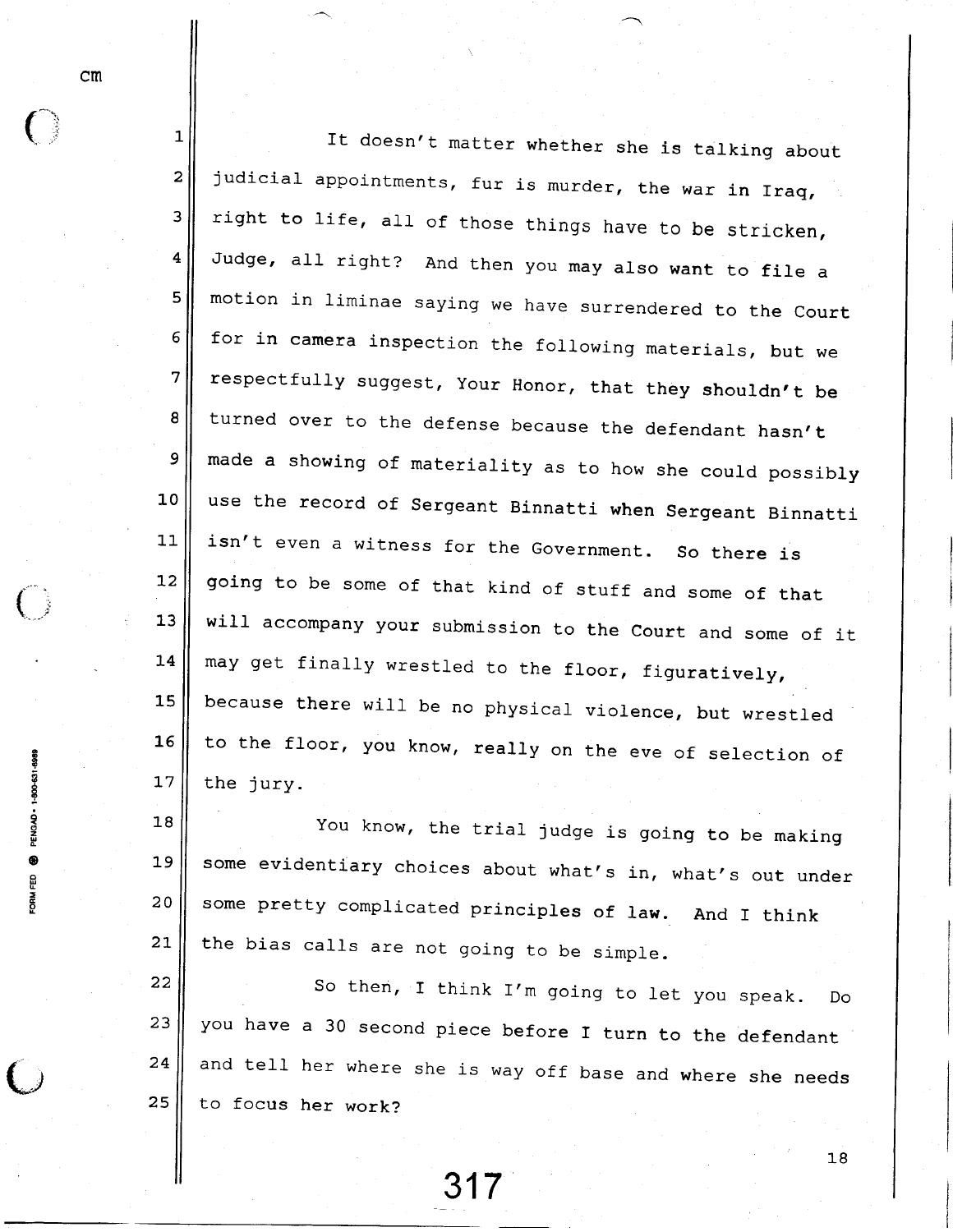| 1           | MR. MENDOLSOHN: Your Honor, we do have some                |
|-------------|------------------------------------------------------------|
| 2           | issues with respect to something you just brought up and   |
| 3           | that is, motions in liminae. We did, earlier today, file   |
| 4           | a motion to the Court in liminae and I'd like to --        |
| 5           | THE COURT: That's the one thing I haven't                  |
| $6^{\circ}$ | gotten yet. Could you --                                   |
| 7           | MR. MENDOLSOHN: I'll hand a copy to the Court              |
| 8           | and to defense counsel.                                    |
| 9           | THE COURT: All right.                                      |
| 10          | MS. SASSOWER: Defendant.                                   |
| $11$        | THE COURT: Would the defense like time to                  |
| 12          | respond to this writing?                                   |
| 13          | MS. SASSOWER: (No audible response.)                       |
| 14          | THE COURT: All right. I'm grant you until the              |
| 15          | end of December to respond. The very thing I just said.    |
| 16          | MR. MENDOLSOHN: Your Honor, might we also have             |
| 17          | time to respond to Ms. Sassower's motion that was filed    |
| 18          | with the Court today?                                      |
| 19          | THE COURT: Sure, the end of December.<br>I hope            |
| 20          | amidst the press of the holidays and all these motions and |
| 21          | back and forth you enjoy some of the essence of the New    |
| 22          | Year's celebration. But you'll be busy in the interim      |
| 23          | because this case grows wonderfully complex. All right.    |
| 24          | MR. MENDOLSOHN: There is --                                |
| 25          | THE COURT: There is another question?                      |

1 9

cm

 $\bar{\bar{\mathbf{3}}}$ a

Q o z U

o o

i<br>E<br>E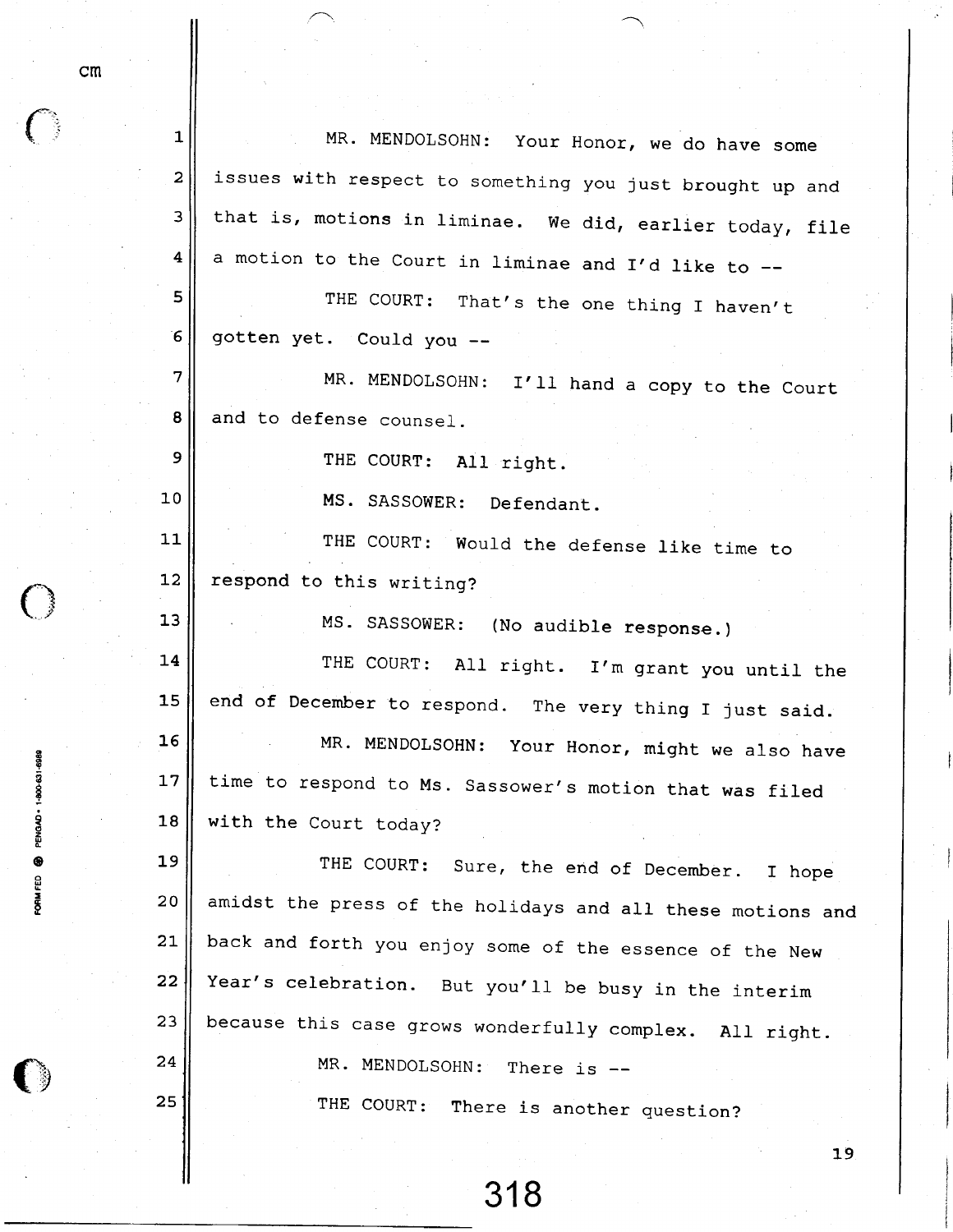$\overline{O}$ 

i U

o z H e

e

21

25

| 1                       |                                                           |
|-------------------------|-----------------------------------------------------------|
|                         | MR. MENDOLSOHN: We have six, approximately six            |
| $\overline{c}$          | documents that Ms. Sassower communicated, it includes     |
| $\overline{\mathbf{3}}$ | communications documents that she has sent, I believe, to |
| $\overline{4}$          | the United States Senate Judiciary Committee over the     |
| 5                       | course of a certain period of time. Now, a couple of      |
| 6                       | weeks ago those documents were sent to me because Ms.     |
| 7                       | Sassower, I don't want to misrepresent anything Ms.       |
| 8                       | Sassower would say, but perhaps we could resolve who      |
| 9                       | should have those six documents before we finish this     |
| 10                      | hearing today.                                            |
| 11                      | THE COURT: You would like her to take them to             |
| 12                      | New York?                                                 |
| 13                      | MR. MENDOLSOHN:<br>I brought them to Court today          |
| 14                      | because those boxes, unless Ms. Sassower can identify     |
| 15                      | anything exculpatory in those boxes relevant to the case  |
| 16                      | at hand, I do not want to have those in my possession     |

17 1 8 19 2 0 at hand, I do not want to have those in my possession They include, they are her documents. She should have them. The united states Senate Judiciary committee no longer needs them and unless she can pinpoint some documents in there that are relevant and exculpatory --

22 2 3 24 THE COURT: Are they uncopied originals? MR. MENDOLSOHN: Your Honor, I personally did not review those documents because I wasn't certain that it would be appropriate for me to do so.

319

THE COURT: Well, you may have to. That will be